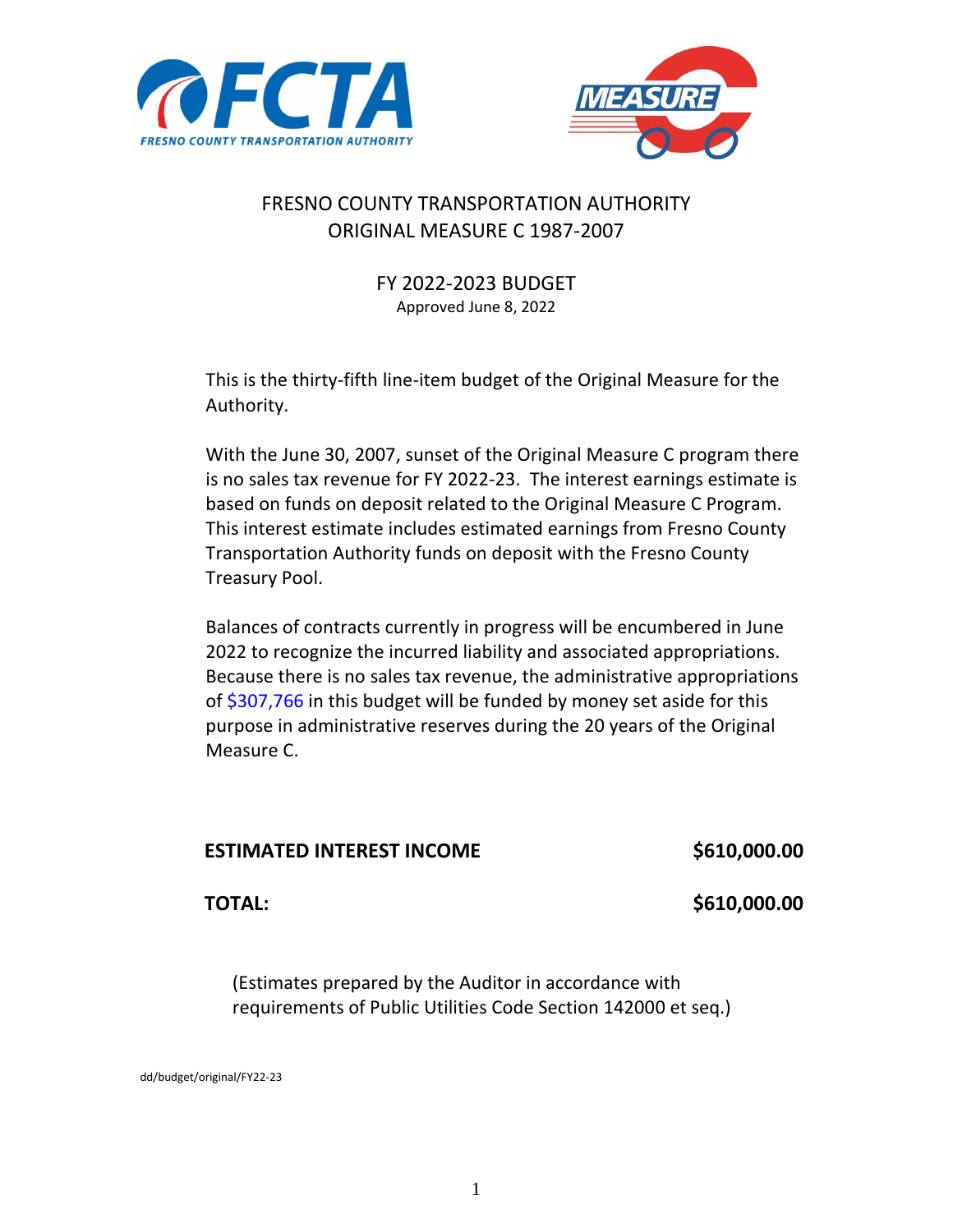## **2022-2023 FRESNO COUNTY TRANSPORTATION AUTHORITY ORIGINAL OPERATING BUDGET**

## **TABLE OF CONTENTS**

| 3  |
|----|
|    |
| 5. |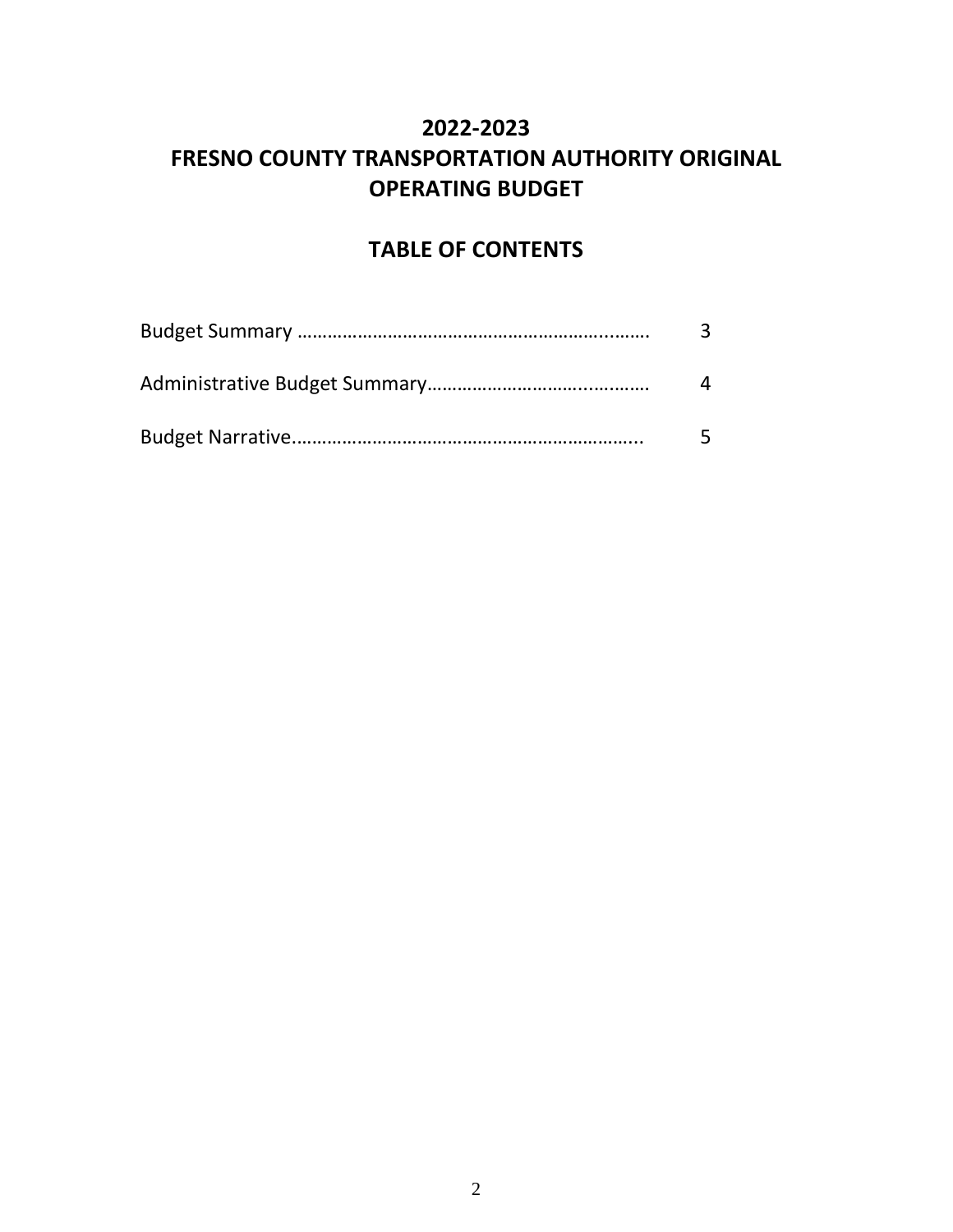## **2022-2023 BUDGET SUMMARY**

| 9710 | Administrative (See following page for<br>Administrative Budget Summary) |               | \$307,766 |
|------|--------------------------------------------------------------------------|---------------|-----------|
|      |                                                                          | <b>TOTAL:</b> | \$307,766 |
| 9711 | <b>Rural Projects Expenditure Category</b>                               |               | \$500,000 |
| 9713 | Urban Projects Expenditure Category                                      |               | \$110,000 |
|      |                                                                          |               |           |

**TOTAL: \$610,000.00**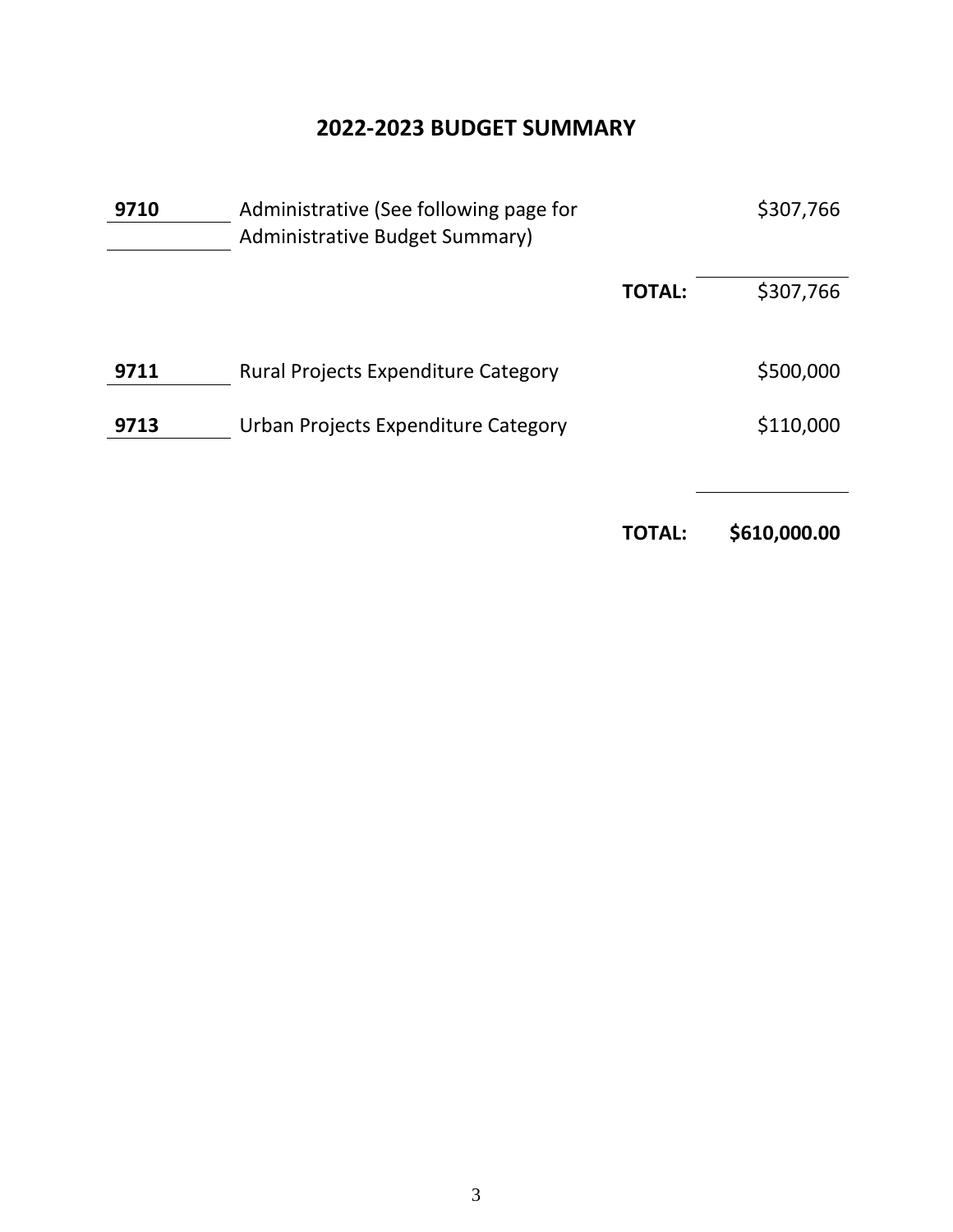#### **ADMINISTRATIVE BUDGET SUMMARY**

|      | <b>6000 SALARIES AND BENEFITS</b>                | Approved<br>$21 - 22$        | <b>End of Year</b><br>Anticipated | 2022-2023<br>Recommended |
|------|--------------------------------------------------|------------------------------|-----------------------------------|--------------------------|
| 6100 | <b>Regular Salaries</b>                          | 112,920                      | 112,920                           | 118,268                  |
| 6100 | Cell phone allowance                             | 450                          | 450                               | 450                      |
| 6350 | Unemployment Insurance                           | 90                           | 90                                | 95                       |
| 6400 | <b>Retirement Contribution</b>                   | 0                            | $\mathbf 0$                       | $\mathbf 0$              |
| 6500 | FICA/Medicare                                    | 1,637                        | 1,637                             | 1,715                    |
| 6550 | <b>Workers Compensation</b>                      | 757                          | 757                               | 804                      |
| 6600 | <b>Health and Dental Insurance</b>               | 23,376                       | 23,376                            | 24,483                   |
| 6650 | Life and Disability                              | 717                          | 717                               | 750                      |
|      | <b>Salaries and Benefits Subtotal:</b>           | 139,947                      | 139,947                           | 146,565                  |
|      | <b>7000 SERVICES AND SUPPLIES</b>                | <b>Approved</b><br>$21 - 22$ | <b>End of Year</b><br>Anticipated | 2022-2023<br>Recommended |
| 7040 | <b>Telephone Charges</b>                         | 2,700                        | 2,700                             | 2,700                    |
| 7250 | Memberships, Subscriptions and Documents         | $\mathbf 0$                  | 0                                 | 0                        |
| 7265 | Office Expense                                   | 7,500                        | 7,500                             | 15,000                   |
| 7294 | Professional and Specialized Contracts (COG)     | 1,473                        | 1,388                             | 1,601                    |
| 7295 | Professional and Specialized Contracts (General) | 31,400                       | 31,382                            | 31,400                   |
| 7340 | <b>Rents and Leases</b>                          | 24,500                       | 24,500                            | 24,500                   |
| 7370 | Contracts Roads (PW&DS)                          | 0                            | 0                                 | 0                        |
| 7385 | <b>Small Tools and Equipment</b>                 | $\mathbf 0$                  | $\mathbf 0$                       | $\mathbf 0$              |
| 7415 | Remuneration, Meetings, Transportation and       |                              |                                   |                          |
|      | Travel (Staff and Board)                         | $\mathbf 0$                  | $\mathbf 0$                       | 0                        |
| 7417 | <b>Transportation and Travel</b>                 | $\Omega$                     | $\Omega$                          | $\Omega$                 |
| 7491 | Accounting (A-C/T-TC)                            | 48,000                       | 40,000                            | 52,500                   |
| 7492 | <b>Audit Expense</b>                             | 15,000                       | 15,000                            | 16,000                   |
| 7504 | Legal Expense (County Counsel)                   | 12,500                       | 12,500                            | 12,500                   |
| 7544 | <b>Management Services (CAO)</b>                 | $\mathbf 0$                  | 0                                 | 0                        |
| 7546 | Other Purchased Services (City of Fresno)        | $\mathbf 0$                  | $\mathbf 0$                       | $\mathbf 0$              |
|      | <b>Services and Supplies Subtotal:</b>           | 143,073                      | 134,970                           | 156,201                  |

|      | 8000 FIXED ASSETS AND CAPITAL EQUIPMENT     | Approved  | <b>End of Year</b> | 2022-2023   |
|------|---------------------------------------------|-----------|--------------------|-------------|
|      |                                             | $21 - 22$ | Anticipated        | Recommended |
| 8991 | <b>Administrative Contingency</b>           | 5.000     | 5.000              | 5,000       |
|      | <b>Administrative Contingency Subtotal:</b> | 5,000     | 5,000              | 5,000       |

#### **GRAND TOTAL ADMINSTRATION: \$307,766**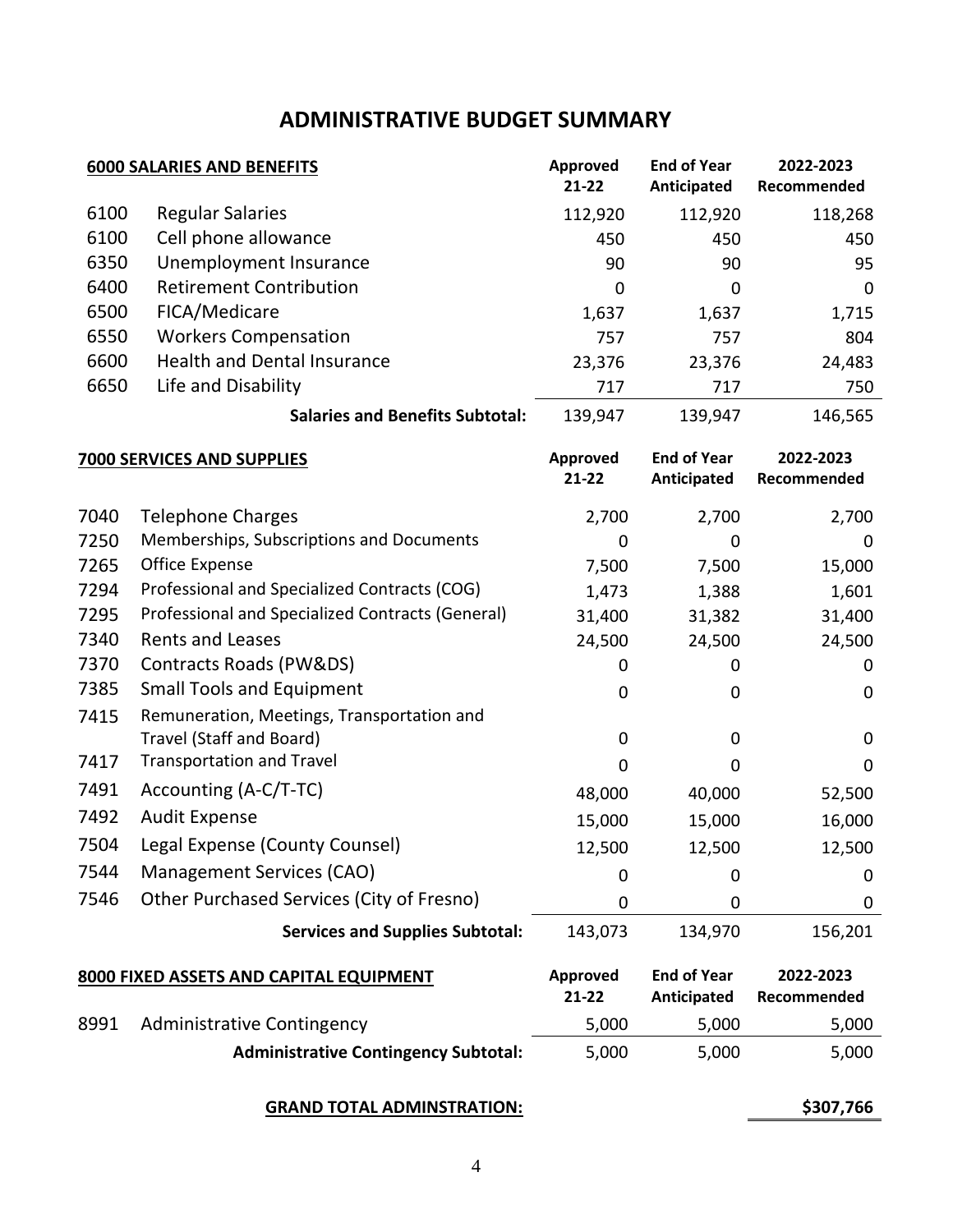## **BUDGET NARRATIVE**

| 9710 ADMINISTRATIVE                                                                           | <b>APPROPRIATION</b> |
|-----------------------------------------------------------------------------------------------|----------------------|
| 6000 SALARIES AND BENEFITS                                                                    |                      |
| Division 1000                                                                                 |                      |
| 6100 Regular Salaries                                                                         | 118,268              |
| Represents existing salary structure for 75% of one employee.                                 |                      |
| This category also includes a monthly cell phone allowance of \$50 for a                      |                      |
| total annual budget of \$450.                                                                 |                      |
| 6350 Unemployment Insurance                                                                   | 95                   |
| Represents contribution for 75% of one employee.                                              |                      |
|                                                                                               |                      |
| 6400 Retirement Contributions<br>Contribution to retirement plan is included in Account 6100. | $\bf{0}$             |
|                                                                                               |                      |
| 6500 FICA/Medicare                                                                            | 1,715                |
| Represents contribution for 75% of one employee.                                              |                      |
| <b>6550 Workers Compensation</b>                                                              | 804                  |
| Required contribution of 75% to Workers Compensation Insurance for                            |                      |
| one employee.                                                                                 |                      |
| 6600 Health Insurance                                                                         | 24,483               |
| Contribution of 75% to the health, dental and optical insurance                               |                      |
| program for one employee as provided by current employment                                    |                      |
| contract.                                                                                     |                      |
| 6650 Life and Disability Insurance                                                            | 750                  |
| Contribution of 75% to the life and disability benefit of one employee,                       |                      |
| insurance provided through Council of Fresno County Governments.                              |                      |

## **SALARIES AND BENEFITS SUBTOTAL:** \$146,565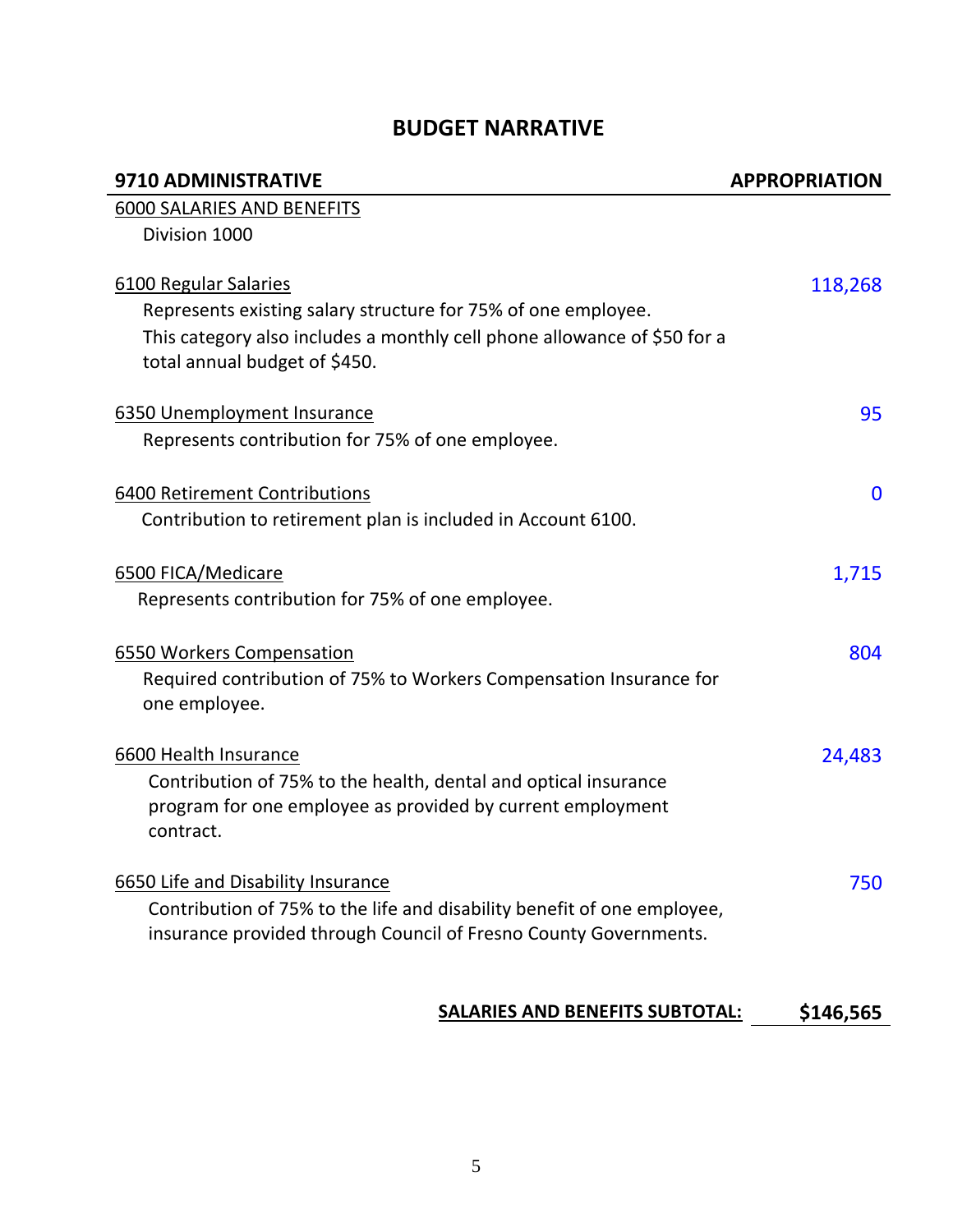#### **9710 ADMINISTRATIVE APPROPRIATION**

| 7000 SERVICES AND SUPPLIES                                                                                                                                                                                                                                                                                                                                                                      |          |
|-------------------------------------------------------------------------------------------------------------------------------------------------------------------------------------------------------------------------------------------------------------------------------------------------------------------------------------------------------------------------------------------------|----------|
| Division 1000                                                                                                                                                                                                                                                                                                                                                                                   |          |
| 7040 Telephone Charges                                                                                                                                                                                                                                                                                                                                                                          | 2,700    |
| Includes fixed costs, estimated long distance, fax, and computer<br>connection costs for the Program Manager. Total of \$9,000 for this<br>category is to be split 30% for Original and 70% Extension.                                                                                                                                                                                          |          |
| 7265 Office Expense                                                                                                                                                                                                                                                                                                                                                                             | 15,000   |
| (Increase) Estimated office supply expenditures for the Administration<br>and Program Manager's office. Expenses include pre-printed forms,<br>stationery, pens, paper, pencils, petty cash, copying costs, postage,<br>maintenance contracts for office equipment, software, nameplates<br>etc. This total budgetary item of \$50,000 will be split 70% Extension<br>and 30% Original budgets. |          |
| 7294 Professional and Specialized Contracts (COG)                                                                                                                                                                                                                                                                                                                                               | 1,601    |
| Not to exceed contract with Council of Fresno County Governments<br>for the following:                                                                                                                                                                                                                                                                                                          |          |
| Work Element 930: Fresno County Transportation Authority<br>$\bullet$<br>administration. Accounting, general administrative support,<br>mailing support, copying, miscellaneous materials support. The<br>total fee of \$3,202 is split 50/50 between the Original and<br>Extension budgets. (\$1,601)                                                                                          |          |
| 7295 Professional and Specialized Contracts (General)                                                                                                                                                                                                                                                                                                                                           | \$31,400 |
| Right of Way Consultant Contract. This FY 2022-23 Budget<br>$\bullet$<br>proposes to continue the services currently provided by<br>consultant. Consultant agreement was extended in<br>December 2019 for three years. (\$30,000)                                                                                                                                                               |          |
| A fee imposed by the County's Information Technology Services<br>$\bullet$<br>Department related to transaction fees for Measure C funds<br>deposited in the Fresno County Treasury and FCTA's use of the<br>County's PeopleSoft System. (\$1,400)                                                                                                                                              |          |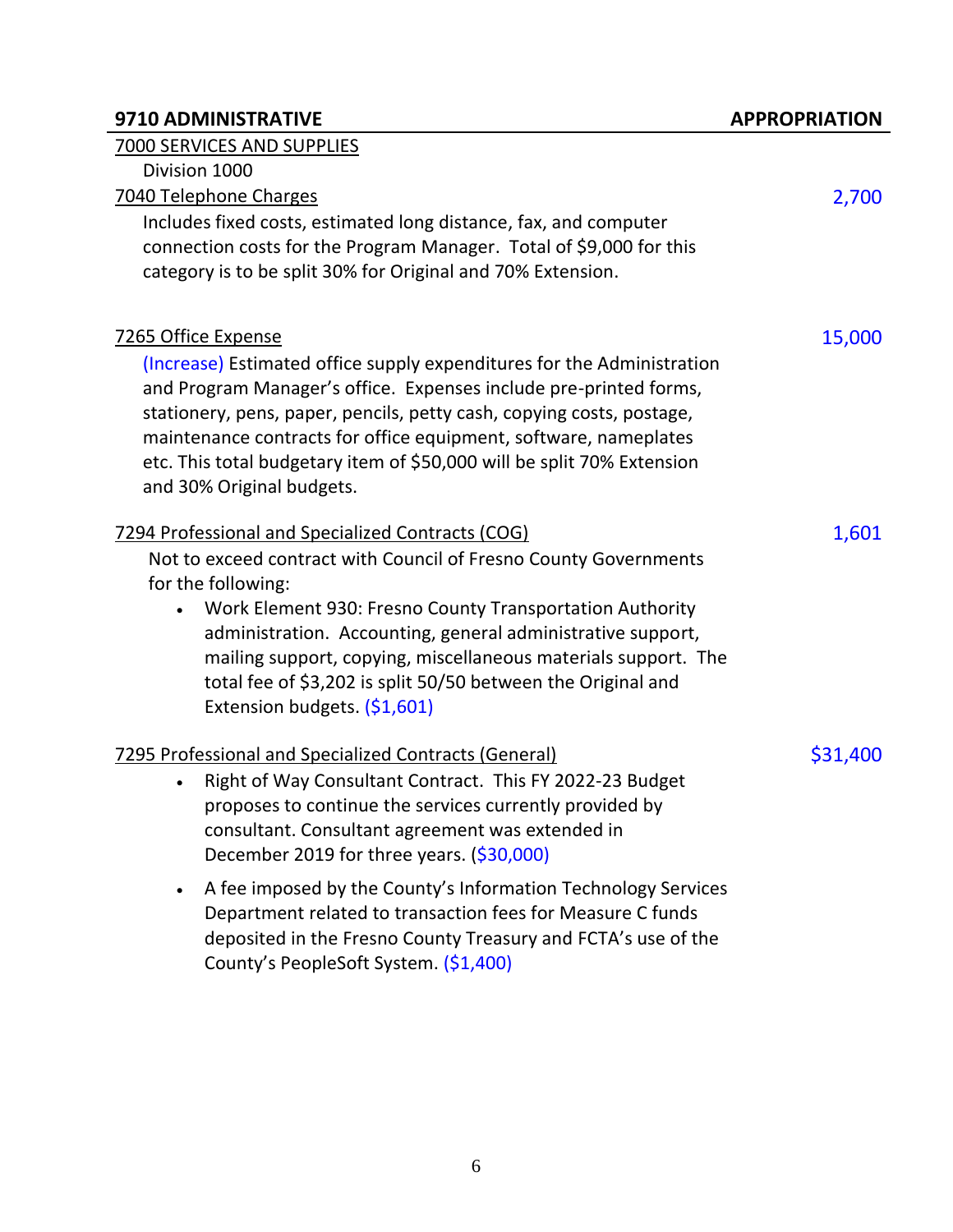| 9710 ADMINISTRATIVE                                                                                   | <b>APPROPRIATION</b> |
|-------------------------------------------------------------------------------------------------------|----------------------|
| 7340 Rents and Leases --Building                                                                      | 24,500               |
| (No change) This category includes the rental costs for the FCTA staff                                |                      |
| office lease and rental costs for outside storage. While there is a \$20                              |                      |
| increase to the outside storage lease, it will not affect the total combined                          |                      |
| annual cost of \$49,000. Both leases will be split 50% Original and 50%                               |                      |
| Extension budgets.                                                                                    |                      |
| 7000 SERVICES AND SUPPLIES                                                                            |                      |
| Division 1000                                                                                         |                      |
|                                                                                                       |                      |
| <u>7491 Accounting Services (A-C/T-T/C)</u>                                                           | 52,500               |
| (Increase) Contract with County Auditor-Controller/Treasurer-Tax                                      |                      |
| Collector for assistance with fiscal functions, including:                                            |                      |
| Processing and maintaining records of all financial transactions,<br>$\bullet$                        |                      |
| accounting for Authority funds, processing and maintaining                                            |                      |
| records.                                                                                              |                      |
| This total budget estimate of \$175,000 is based upon a cost analysis                                 |                      |
| by the Fresno County AC/T-TC. Per Board direction this total budget                                   |                      |
| category is split between the Original (30%) and Extension (70%)                                      |                      |
| budgets.                                                                                              |                      |
| 7492 Audit Expense                                                                                    | 16,000               |
| (Increase) Estimated overall auditing expenses for the Authority,                                     |                      |
| including the audit of its financial transactions for FY 2018-19. Total                               |                      |
| anticipated Authority audit expenses amount to \$30,000. This total                                   |                      |
| budget is split 50% Original and 50% Extension budgets.                                               |                      |
|                                                                                                       |                      |
| 7504 Legal Expense (County Counsel)<br>(No Change) Contract for legal services with County Counsel to | 12,500               |
| include; legal services and assistance, i.e., negotiations, drafting and                              |                      |
| review of contracts and agreements, oral and written opinions to                                      |                      |
| Authority that pertain to the Original Measure. Hourly rate is \$150.                                 |                      |
| The total budget category (\$50,000) is split between the Original and                                |                      |
| Extension budgets as follows (75% Extension 25% Original).                                            |                      |
|                                                                                                       |                      |

## **SERVICES AND SUPPLIES SUBTOTAL: \$156,201.00**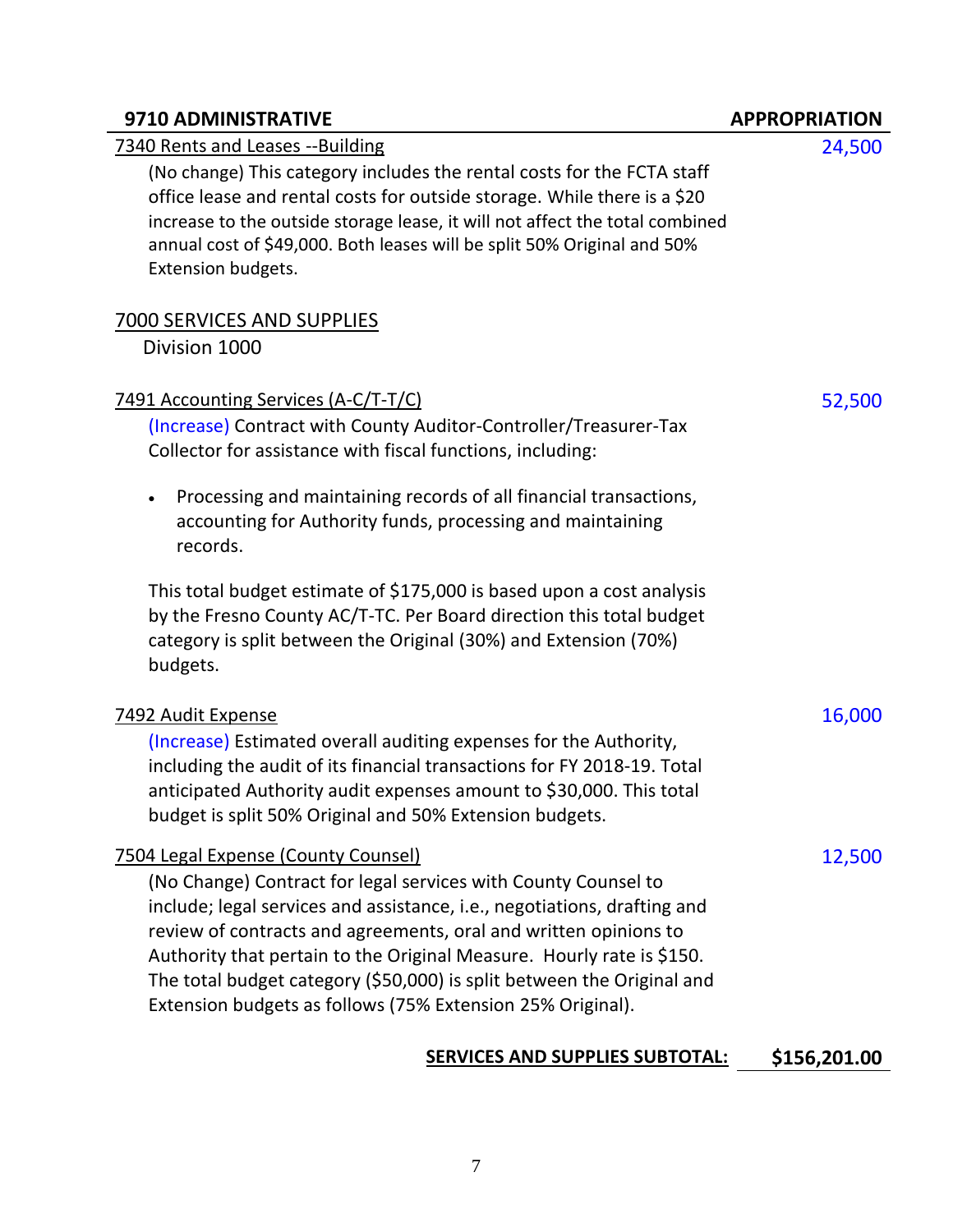# 8000 FIXED ASSETS AND CAPITAL EQUIPMENT Division 1000 8991 Administrative Contingency 6.000 Services and the services of the Services of the Services of the Services of the Services of the Services of the Services of the Services of the Services of the Services of the Service (No Change) This contingency category would fund items upon Board approval, such as possible recruitment expenses, lease increases, salary increases, benefits increase, unforeseen administrative costs, etc. This budgetary item is split between the Original and Extension budgets **CONTINGENCY SUBTOTAL: \$5,000.00 9710 GRAND TOTAL ADMINISTRATION: \$307,766 9711 RURAL PROJECT CATEGORY**  APPROPRIATION 7898 Unallocated 500,000 This is a "holding" category for rural capital transportation projects - not project specific. As a project comes on line and is approved by the Authority, funds can be allocated to the correct category (e.g., right of way, design, construction, etc.) **9711 GRAND TOTAL RURAL PROJECT CATEGORY: \$500,000.00 9713 URBAN PROJECT CATEGORY APPROPRIATION** 7898 Unallocated 110,000 This is a "holding" category for urban capital transportation projects not project specific. As a project comes on line and is approved by the Authority, funds can be allocated to the correct category (e.g., right of way, design, construction, etc.) **9713 GRAND TOTAL URBAN PROJECT CATEGORY: \$110,000.00**

**9710 ADMINISTRATIVE APPROPRIATION**